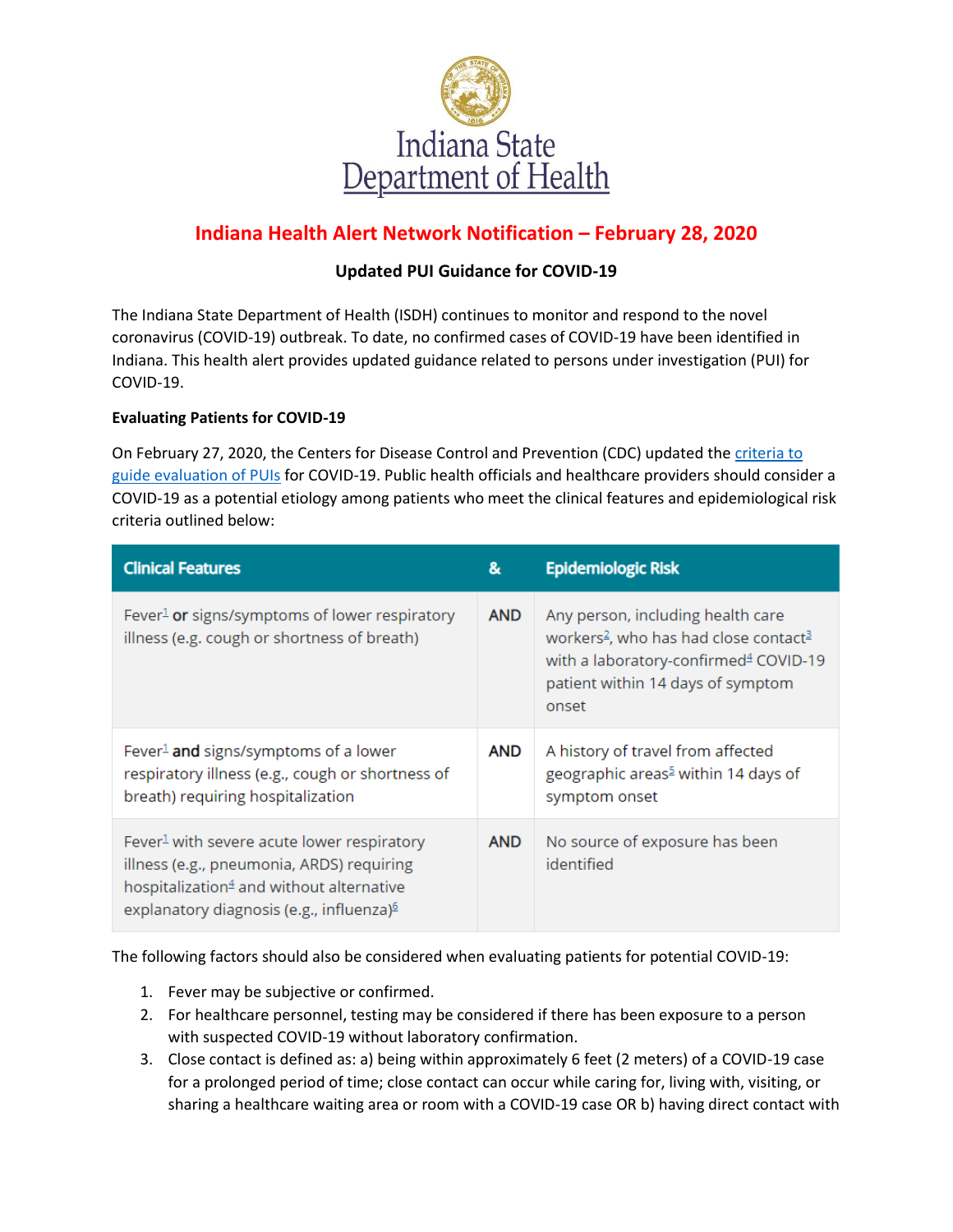

infectious secretions of a COVID-19 case (e.g., being coughed on). If such contact occurs while not wearing recommended personal protective equipment or PPE (e.g., gowns, gloves, NIOSHcertified disposable N95 respirator, eye protection), criteria for PUI consideration are met.

- 4. Documentation of laboratory-confirmation of COVID-19 may not be possible for travelers or persons caring for patients in other countries.
- 5. Affected areas are defined as geographic areas where sustained community transmission has been identified. Relevant affected areas will be defined as a country with sustained or widespread community-level transmission (CDC Level 2 or 3 Travel Health Notice).
- 6. Single patients or clusters of patients with severe acute lower respiratory illness (e.g., pneumonia, ARDS) of unknown etiology in which COVID-19 is being considered may be considered PUI on a case-by-case basis.

As of February 28, 2020, the CDC identified the following geographic areas as having widespread or sustained community transmission of COVID-19:

- China
- $\bullet$  Iran
- Italy
- Japan
- South Korea

The COVID-19 outbreak is a rapidly evolving situation, and additional countries may be added to this list if widespread or sustained community transmission is identified.

**If COVID-19 is suspected in a patient (as noted above), healthcare providers should immediately notify their local public health department AND the Indiana State Department of Health (ISDH) at (317) 233- 7125 during normal business hours (M-F, 8:15 a.m.-4:45 p.m.) for consultation and testing authorization. For assistance after hours or on the weekends, contact (317) 233-1325 to reach the epidemiologist on call.**

#### **Infection Control**

Patients suspected of having COVID-19 should be immediately placed in an airborne infection isolation room (AIIR), if available. Healthcare providers should implement standard, contact, and airborne precautions (N95 respirator or PAPR), including eye protection (goggles or face shield) when caring for patients suspected of having COVID-19.